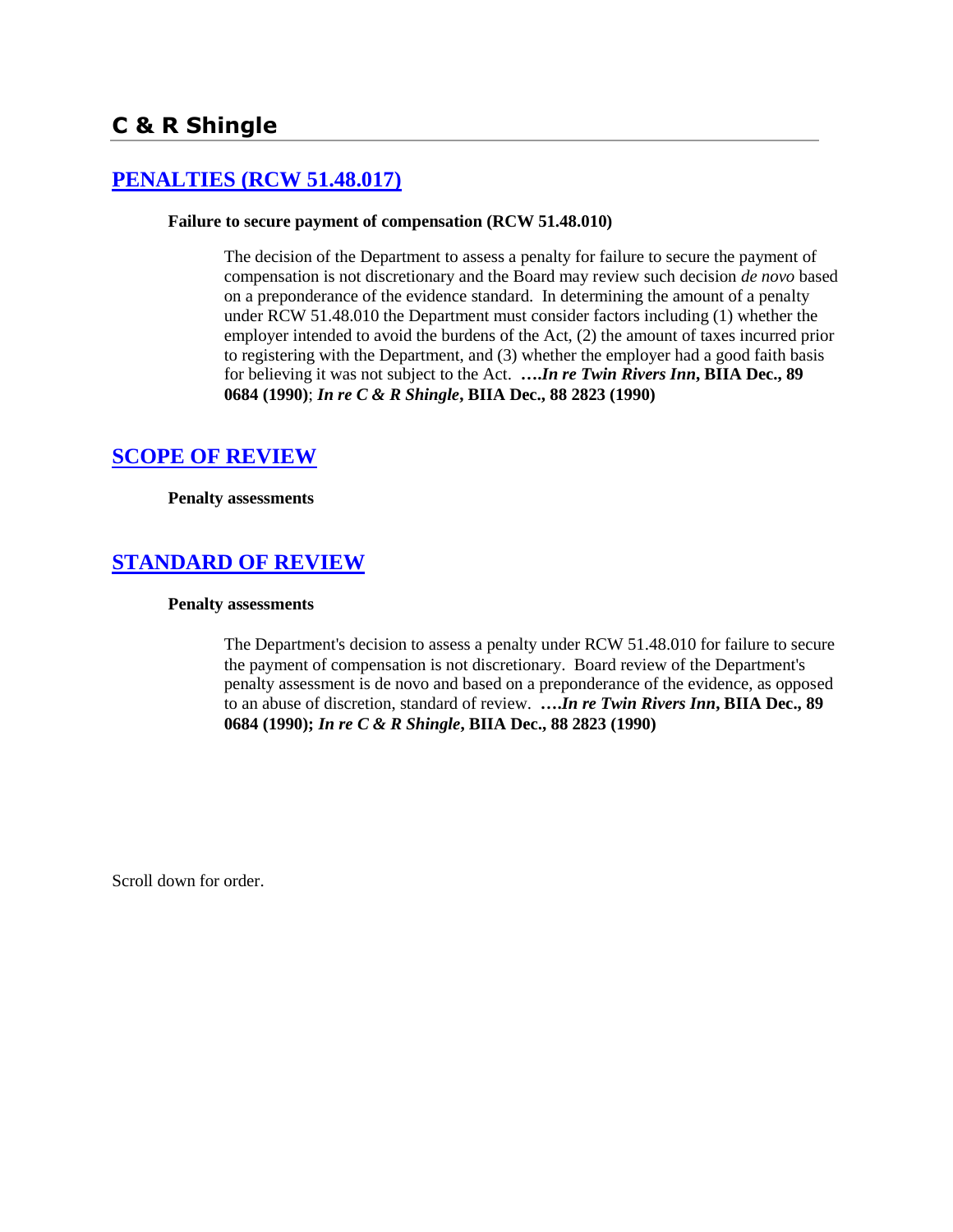### **BEFORE THE BOARD OF INDUSTRIAL INSURANCE APPEALS STATE OF WASHINGTON**

**)**

**IN RE: C & R SHINGLE ) DOCKET NO. 88 2823**

**FIRM NO. 542,517-00 ) DECISION AND ORDER**

APPEARANCES:

Employer, Charles E. Loushin et ux dba C & R Shingle, by Charles A. Schaaf

Department of Labor and Industries, by The Office of the Attorney General, per William R. Bayness, Legal Examiner, and Kathryn I. Eims and Thomas C. Anderson, Assistants

This is an appeal filed by C & R Shingle on September 27, 1988 from an Order and Notice Reconsidering Notice and Order of Assessment issued by the Department on September 15, 1988, which affirmed Notice and Order of Assessment of Industrial Insurance Taxes No. 62177 issued on June 29, 1988, which determined that taxes were due and owing from the employer to the state fund that accrued between January 1, 1986 through December 31, 1987, in the amount of \$1,496.79, and demanded payment of that sum. **REVERSED AND REMANDED**.

## **DECISION**

Pursuant to RCW 51.52.104 and RCW 51.52.106, this matter is before the Board for review and decision on a timely Petition for Review filed by the employer to a Proposed Decision and Order issued on October 17, 1989, in which the order dated September 15, 1988 was reversed and the matter remanded to the Department with directions to delete taxes assessed in regard to bolt cutters, Dan Christensen, Gene Nieshe, and the children of Roberta and Charles Loushin.

The sole issue raised by the Employer's Petition for Review is whether the \$500.00 penalty assessed pursuant to RCW 51.48.010 and WAC 296-17-470 should be reconsidered on remand to the Department.

Our industrial appeals judge concluded that the assessment of a penalty pursuant to RCW 51.48.010 is a discretionary decision. Analyzing the penalty decision on that basis, she concluded that a "standard" penalty of \$500.00 was not arbitrary and capricious, and therefore affirmed the assessment of the penalty even though her proposed decision significantly reduces the amount of industrial insurance taxes owing. As we have previously stated, in instances under the Industrial Insurance Act where the legislature has intended to commit a decision to the discretion of the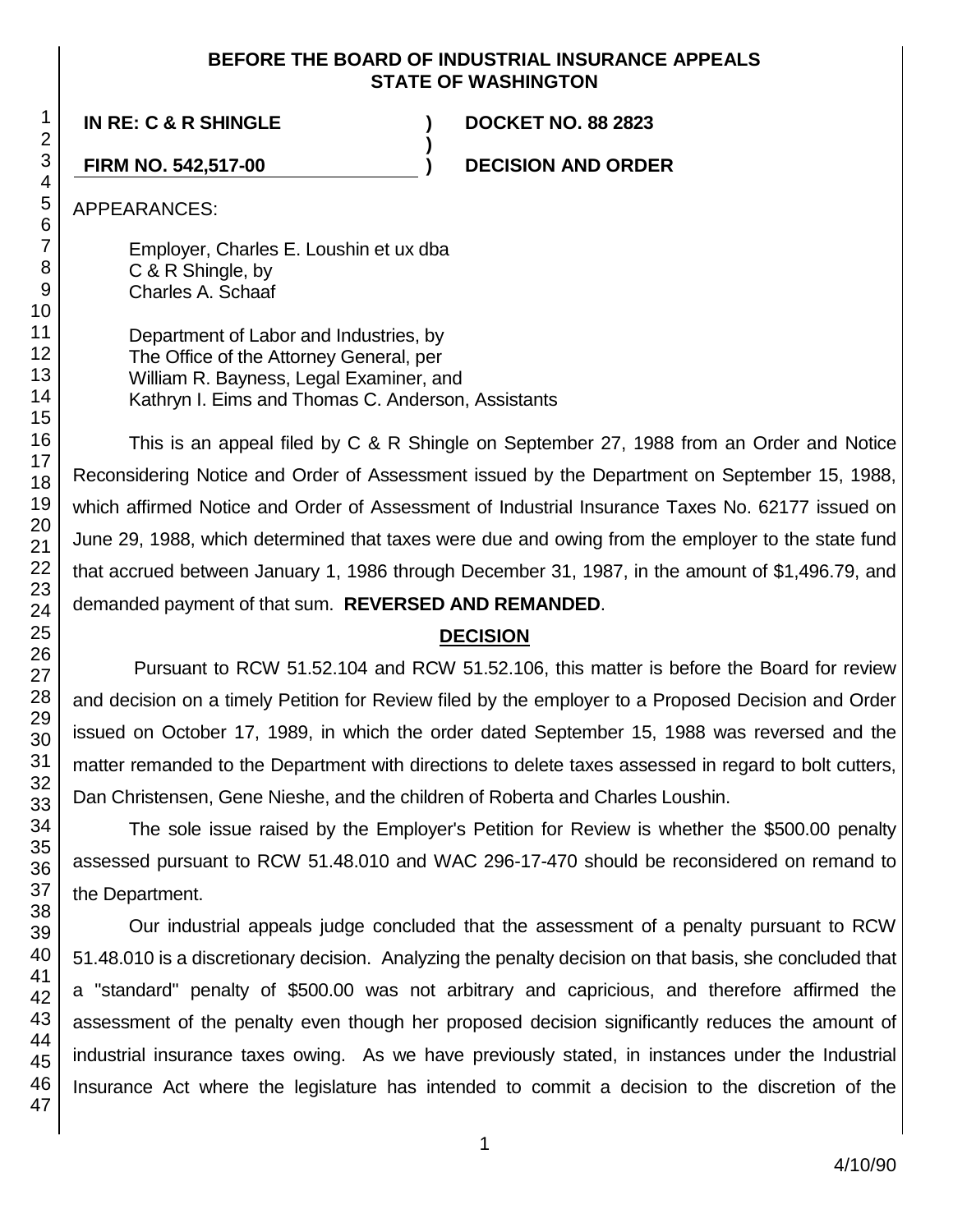Department, it has explicitly so stated. In re Gary J. Manley, BIIA Dec., 66,115 (1986). Thus, with respect to certain statutory provisions, such as RCW 51.24.060(3) ("sole discretion"), RCW 51.32.095 ("sole discretion"), RCW 51.36.010 ("solely in his or her discretion"), RCW 51.48.100(2) ("at his or her discretion"), and RCW 51.32.250 ("in his or her discretion"), the legislature has clearly enunciated its intent that a particular decision be committed to the discretion of the Department, the Director, or the Director's designee. In such cases, our scope of review is limited to determining whether the exercise of such discretionary authority constitutes an abuse of discretion. In re Johnny R. Smotherman, BIIA Dec., 87 0646 (1989); In re Armando Flores, Dckt. Nos. 87 3913 and 88 0109 (July 6, 1989); In re Frank C. Madrid, BIIA Dec., 86,0224-A (1987).

Because of the limited scope of review and the additional burden imposed upon a party seeking relief in appeals from discretionary decisions, we are unwilling to conclude that a decision is discretionary absent specific statutory language to that effect. In re Susan K. Irmer, Dckt. No. 89 0492 (March 13, 1990). Although RCW 51.48.010 provides that an employer who fails to secure payment of compensation may be liable for a maximum penalty of \$500.00 or double the amount of premiums incurred, whichever is greater, we do not construe that language as indicating a legislative intent that the penalty decision be committed to the Department's discretion. In our view, the use of the word "may" in RCW 51.48.010 means no more than that the penalty is not mandatory. We therefore would hold that in an appeal from a penalty assessed by the Department pursuant to RCW 51.48.010, the employer is entitled to a de novo review of the penalty assessment. The standard of review in such a case is based on the preponderance of the evidence, and not whether the Department has abused its discretion.

The Department employee who testified in this case stated that the Department has a standard penalty assessment in cases such as this. Yet, it is clear that the statute in question permits the Department to determine both whether any penalty is to be assessed, and the amount of any penalty assessed up to the stated maximum. Quite obviously, the facts of each case must be examined in determining, first, whether a penalty is to be assessed, and second, the amount of the penalty. At a minimum, the Department should consider factors such as (1) whether the employer intended to avoid the burdens of the Industrial Insurance Act, (2) the amount of taxes incurred prior to the employer's registering with the Department, and (3) whether the employer had a good faith basis for believing that it was not subject to the provisions of the Industrial Insurance Act. The Department, of course, may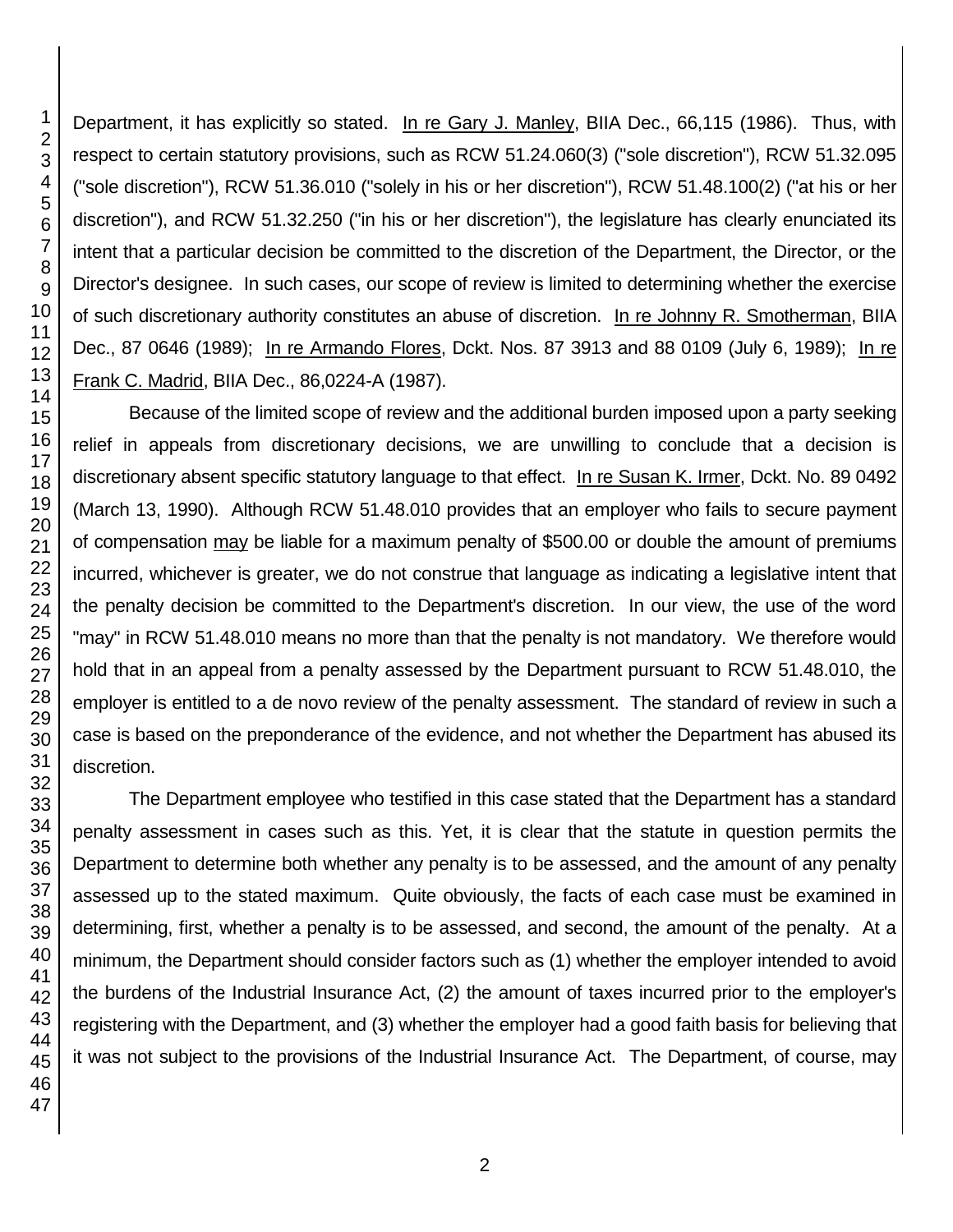develop other criteria for evaluating when and in what amount a penalty should be assessed under RCW 51.48.010.

During the course of the proceedings before this Board, the Department conceded that it had mistakenly assessed taxes for certain individuals who were neither employees nor workers under the Act. Further, we agree with the determination by our industrial appeals judge that it was error for the Department to assess taxes with regard to the owners' children. In any event, the Department has not petitioned for review of that determination. Thus, the amount of taxes incurred by the employer prior to registering with the Department -- one of the factors to be considered in determining whether and to what extent a penalty is to be imposed -- is significantly less than the Department asserted when it assessed the penalty. Therefore, after recomputing the amount of taxes due from the employer for the relevant period, the Department must determine whether and to what extent a penalty is to be assessed, pursuant to RCW 51.48.010.

After consideration of the Proposed Decision and Order, the Employer's Petition for Review filed thereto, and a careful review of the entire record before us, we hereby enter the following Findings of Fact and Conclusions of Law.

## **FINDINGS OF FACT**

1. On June 29, 1988, the Department of Labor and Industries issued Notice and Order of Assessment of Industrial Insurance Taxes No. 62177, which determined that taxes were due and owing from the employer to the state fund that accrued between January 1, 1986 through December 31, 1987 in the amount of \$1,496.79 and demanded payment of that sum. On July 19, 1988, the Department received a protest and request for reconsideration of its Notice and Order of Assessment. On July 26, 1988, the Department issued an order holding its Notice and Order of Assessment in abeyance. On September 15, 1988, the Department issued an order and notice reconsidering Notice and Order of Assessment, which affirmed Notice and Order of Assessment of Industrial Insurance Taxes No. 62177 issued on June 29, 1988.

On September 27, 1988, the employer filed a notice of appeal with the Board of Industrial Insurance Appeals from the Department Order and Notice dated September 15, 1988; Docket No. 88 2823 was assigned. On October 12, 1988, the Board issued an order granting the appeal and directing that proceedings be held on the issues raised by the notice of appeal.

2. During the period from January 1, 1986 through December 31, 1987, C & R Shingle was owned by Roberta and Charles Loushin, employing truck loaders and a pallet maker. During the period from January 1, 1986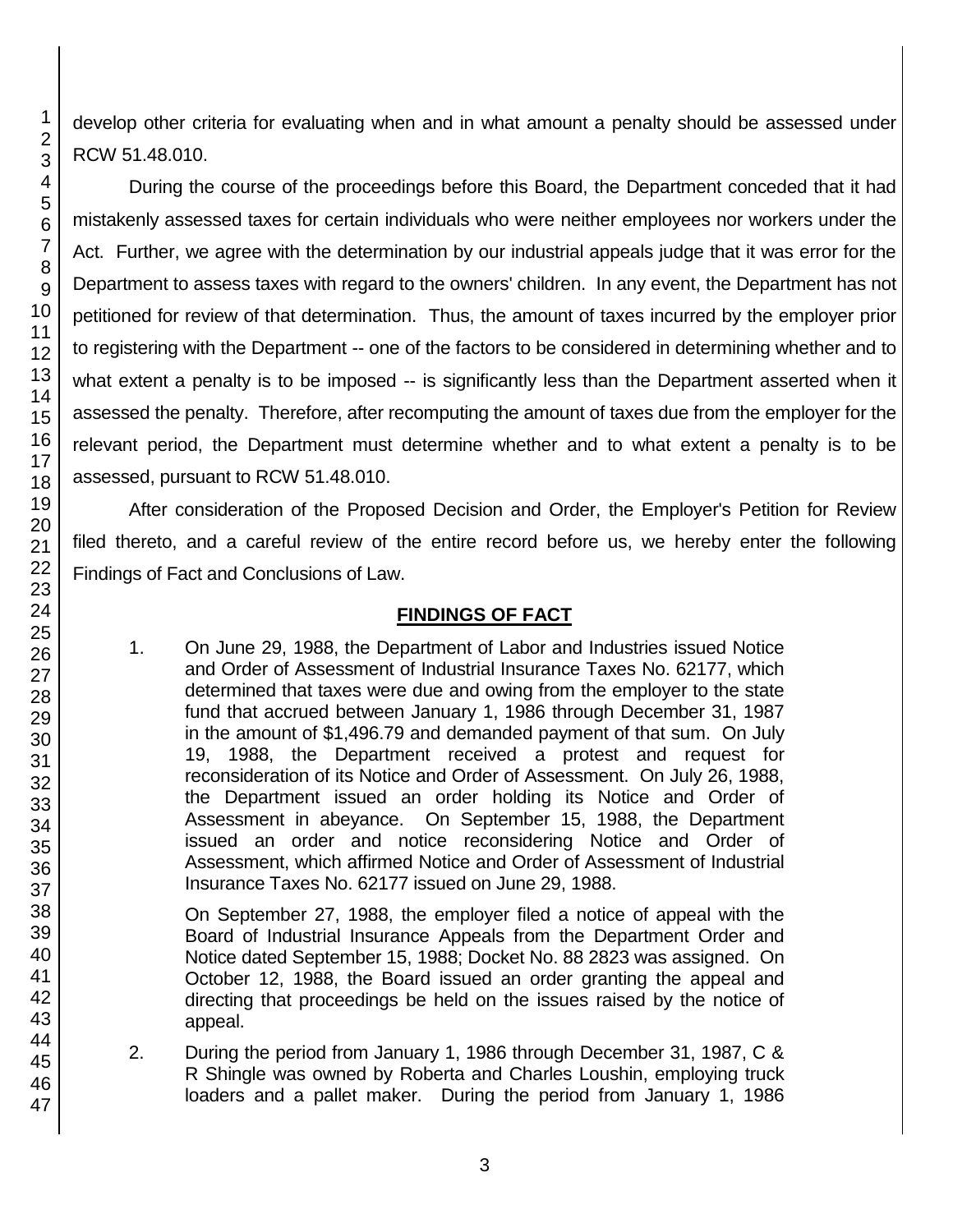through December 31, 1987, the employer did not have contracts of employment with bolt cutters, Dan Christensen and Gene Nieshe, or with the children of Roberta and Charles Loushin.

- 3. During the period from January 1, 1986 through December 31, 1987, the children of Roberta and Charles Loushin who worked on the premises of C & R Shingle were less than 15 years of age, required their parents' care and support, and did not have control over their wages.
- 4. From January 1, 1986 through December 31, 1987, the truck loaders and the pallet maker who worked for C & R Shingle should have been classified under WAC 296-17-53502, classification 1005. The employer kept no record of the hours worked by any worker. The Department correctly computed their hours of work.
- 5. During the period from January 1, 1986 through December 31, 1987, the employer, C & R Shingle, engaged in this state in work covered by the provisions of Title 51 RCW without securing payment of compensation for the workers described in Finding of Fact No. 4.
- 6. The Department assessed \$1,496.79 in taxes due and owing to the state fund from the employer for the period of January 1, 1986 through December 31, 1987. \$500.00 of the \$1,496.79 was a penalty assessment pursuant to RCW 51.48.010 for failure to secure payment of compensation for workers covered under Title 51 RCW. This amount was assessed without consideration of the particular facts of this case.

## **CONCLUSIONS OF LAW**

- 1. The Board of Industrial Insurance Appeals has jurisdiction over the parties and the subject matter of this appeal.
- 2. During the period from January 1, 1986 through December 31, 1987, bolt cutters, Dan Christensen and Gene Nieshe, and the children of Roberta and Charles Loushin were not employees or workers under the Industrial Insurance Act.
- 3. RCW 51.48.010 permits the assessment of a penalty ranging from zero to a maximum of either \$500.00 or "a sum double the amount of premiums incurred prior to securing payment of compensation under this title, whichever is greater." In deciding whether a penalty is appropriate, the Department must consider the facts of each particular case, including, but not limited to, the following factors: (1) whether the employer intended to avoid the burdens of the Industrial Insurance Act, (2) the amount of taxes incurred prior to the employer's registering with the Department, and (3) whether the employer had a good faith basis for believing that it was not subject to the provisions of the Industrial Insurance Act.
- 4. The Order and Notice issued by the Department on September 15, 1988, which affirmed Notice and Order of Assessment of Industrial Insurance Taxes No. 62177 issued on June 29, 1988 which determined that taxes